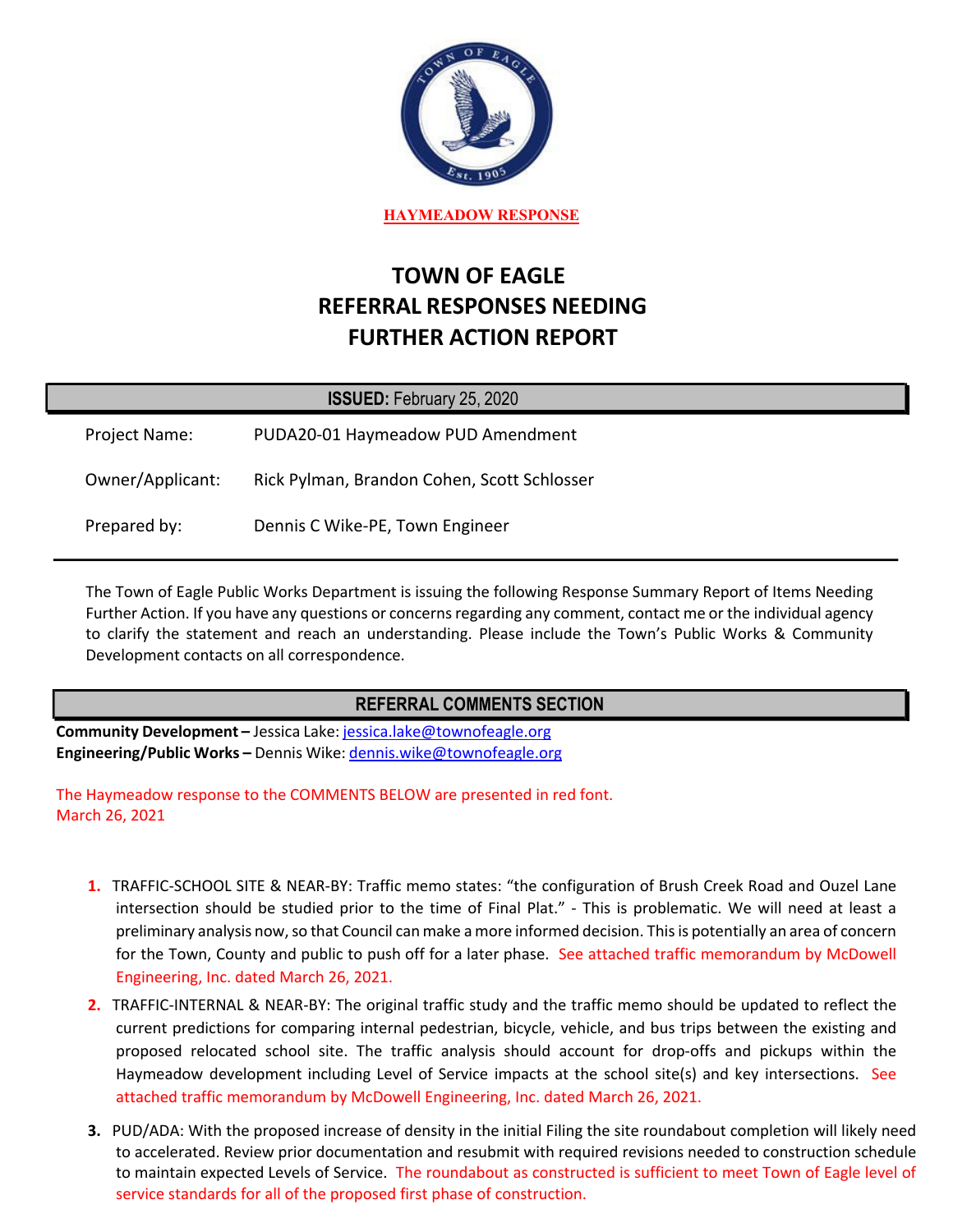

- **4.** PUD/ADA: Submit a Joint Excavation Plan to comply with the Towns recently passed Joint Excavation ordinance identifying steps taken to install conduits & their dedication for future broadband utilities planning to serve the development. We have reviewed and understand the new joint excavation ordinance. There are no engineering plans associated with the PUD Amendment application. Engineering and utility plans will be a part of the required Major Development Permit process prior to any construction. The development design for the multifamily parcels has not yet been initiated. Haymeadow will meet all Town of Eagle requirements, including those of the recently passed joint excavation ordinance, with all future Development Plan and Final Plat applications that include utility improvements.
- **5.** PUD: Re-model all utilities, especially water service, for the proposed increase in density within Filing 1 due to changes in uses, location,building type, & number of stories. Submit documentation showing existing utilities inFiling 1 can support proposed changes within Filing 1 and highlight any required changes to meet existing requirements. The Haymeadow Filing 1 Hydraulic Study by Mott MacDonald (attached), appears to have all of the information loaded into the hydraulic model for fire flow for a 3 story condo building already since it was always an assumed use in Parcels RMF-1 and RMF-2 which are both being folded into the larger development parcel that will be combined with the school swap parcel.

All Mott MacDonald needs to do to update the water demand is to increase the number of MF units from 80 to 192 (+112) and remove the demand for the 600 student K-8 school and then perform the hydraulic model run on the node that is closest to the School Swap Parcel. Also of note is the memo's summary of water storage within the town zone which exceeds the required storage volume based on the existing Cemetery Tank and not including any storage in the LBWTF clear well.

The PUD Swap Parcel is lower in elevation than the filing 1 water system and will therefore have a higher static pressure than the majority of the Filing 1 units already modeled by Mott MacDonald and summarized in their Final Technical Memorandum dated March 8, 2019.

The highest finish floor elevation for the proposed buildings within the swap parcel is approximately 6711. Assuming a 3 story building, the upper floor shower head would be around elevation 6738 which corresponds to an approximate static pressure of 46.5 psi based on the data contained in the Mott MacDonald model summary memo dated March 8, 2019.

**6.** PUD: Submit documentation detailing potable water and non-potable water changes in use, quantity, pressure, etc expected from the proposed use changes, especially for irrigation waters. Documentation will bereviewed by TOE subject matter experts. Regarding non-potable water usage at the proposed School Swap parcel versus usage associated with the K-8 school find the following assumed irrigated areas. Please note that the assumed acreage for the school is a total guess since we don't have an actual site plan. In the Haymeadow Utility Impact Report, we assumed that half of the school's 15 acres would be irrigated with non-potable water. It was assumed in that report that the Town's recreation parcel (~18 acres) would be covered by an extension of the warm springs raw water system which has an estimated additional capacity of 22 acres available.

The proposed School Swap Parcel site plan shows that approximately 11.5 acres will require non-potable irrigation versus the assumed 7.5 acres for the K-8 school.

**7.** PUD: Document age of all reports referenced in this document, discuss what assumptions of these studies are no longer accurate, if new data is available, and if any are reports need to be updated to be relied upon.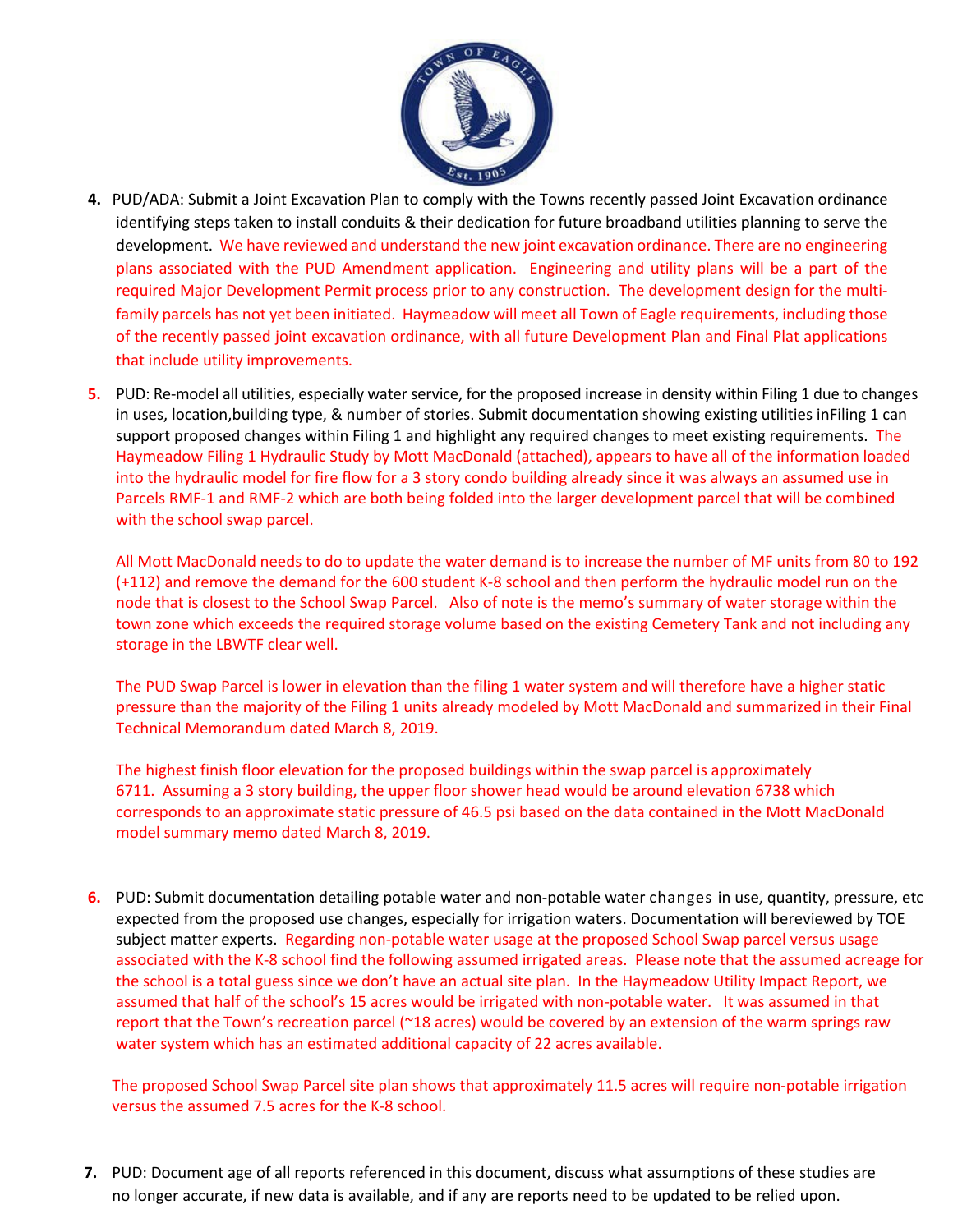

See attached response.

- **8.** PUD: Expand Water & Wastewater paragraph to capture all above analysis and reviews as it is presently inadequate. The above responses to items # 5 and 6 seem to address this request.
- **9.** PUD: Add language about timing/commitment for providing services and infrastructure necessary to complete the school on the relocated tract to meet the School District's Plans similar to the language for the Fire Station tract. We anticipate signing an agreement between the Eagle County School District and Abrika that would commit Abrika to providing access and necessary utilities to the new school site in time to suit the needs of the ECSD. We have already proposed to ECSD that we commit to beginning said work upon the later of five years following the effective date of the proposed land swap or submission of a complete development permit application for the school by the ECSD with notice to Abrika of the ECSD's intent to begin construction of the school within two years.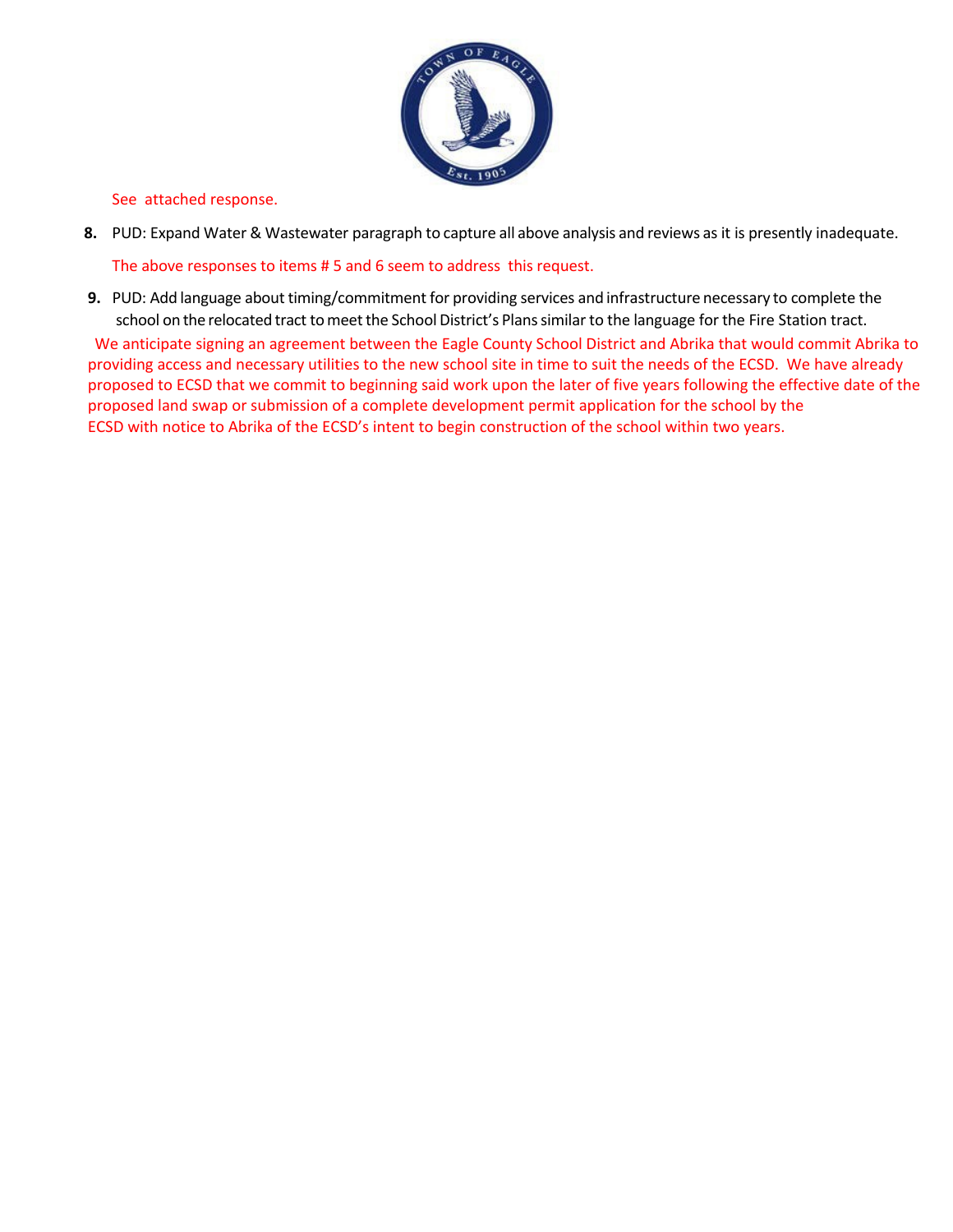#### Haymeadow response to Item #7

The approved 2014 Preliminary Plan included the following reports:

Wildlife Report Geology & Debris Flow Report Vegetation Assessment Traffic Analysis Fiscal Analysis Utility Report & Irrigation Report Engineering Technical Specifications Water Rights Analysis

The Wildlife Analysis is a very comprehensive analysis of the existing conditions, habitat values and the proposed development plan and identified a movement corridor and other wildlife mitigation measures. These wildlife mitigation measures, including the creation of a wildlife movement corridor to facilitate elk and deer movements across the Brush Creek Valley, were incorporated into the approved PUD Development Plan and PUD Guide.

Seasonal wildlife foraging use in the active agricultural fields was recognized, however, CPW does not map active agricultural hay fields as important habitat and the report recognizes that development should be concentrated within this low wildlife diversity value area.

Tract E, designated for a school/park site and Neighborhood C, designated as multi-family and single family residential use, both fall within the active agricultural fields of Haymeadow. Each of these areas was deemed appropriate for intensive development. The exchange of location of the two uses does not further any impact to wildlife habitats and is in compliance with the original wildlife analysis.

The proposed cabin use has been reviewed by CPW as a referral agency to this PUD Amendment application. The application has been amended to include seasonal limitations on the use to minimize impact to wildlife.

There is no demonstrable need to update the Wildlife Analysis as a result of the PUD Amendment Application.

The Geology and Debris Flow Report included a comprehensive overall drainage analysis completed by HP Geotech. This was updated for the Filing 1 Final Plat but did not include an overall drainage analysis for Tract E.

The multi-family project proposed on the School/Swap portion of Tract E will require an updated Drainage Study to determine the stormwater volumes that will need to be treated for Water Quality and Detention. This Drainage Study will be prepared as part of the Development Permit submittal assuming the Amendment is approved.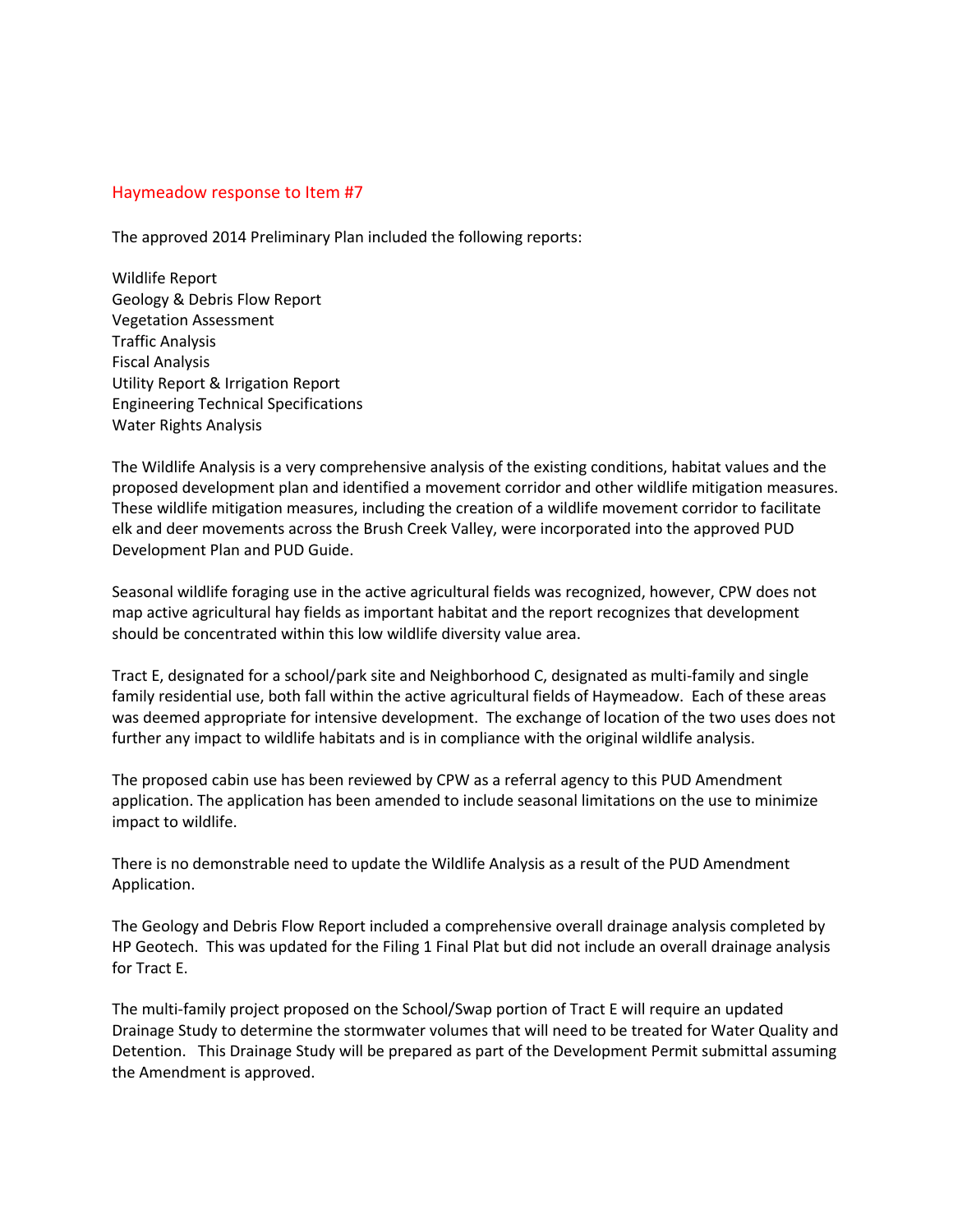Note that the RMF-1 and RMF-2 portions of the site have been included in the Filing 1 Drainage Report and are covered for both WQ and detention in the existing stormwater ponds located south of Sylvan Lake Road. The portion of Tract E that falls west of the two RMF Parcels was not included in the original drainage report. It was assumed that the Town/Mountain Rec and ECSD would need to provide their own stormwater treatment facilities during the review process with the town.

The Multi-Family project proposed for a combined Swap Parcel plus the two RMF Parcels, will generally drain from east to west. A primary stormwater treatment pond is proposed at the southwest corner of the site in between two of the berms proposed for screening of the Soleil subdivision from the new multi-family development. The pond will be sized based on the final design and development permit submittal calculations. If the proposed primary stormwater pond as sketched in the attached exhibit, does not have sufficient capacity at its current location, a secondary pond could be constructed in between buildings 4 & 5 or it could act as a forebay for the primary pond. The primary stormwater pond is proposed to discharge into the existing cut off ditch that runs along the western property line of Tract E which then discharges through an existing 36" RCP under Sylvan Lake Road. The water that will be discharged from the pond will have been treated for water quality and detention per the Town's regulations.



The Vegetation Assessment identified and mapped non-native agricultural vegetation, native vegetation, concentrations of weed populations and wetlands. The two proposed development areas contain non-native agricultural vegetation and do not include wetlands. These areas have been approved for intensive development. The cabin lies within a disturbed area of native vegetation that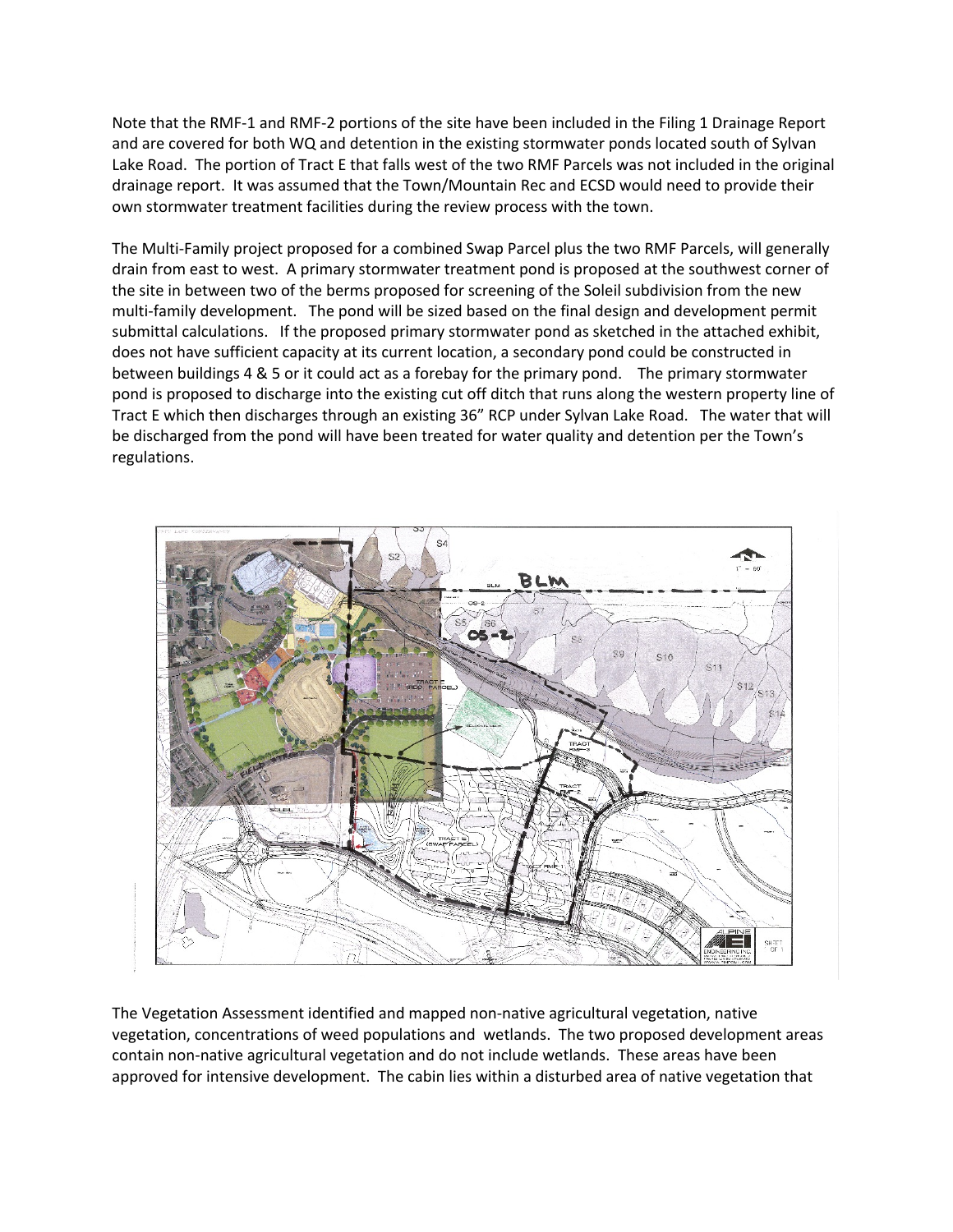has been identified as a weed area. The revegetation of the cabin area will eliminate the existing weed population. There is no need to update the Vegetation Analysis for the PUD Amendment application.

The Traffic Analysis has been supplemented by a current report to address impacts of the proposed PUD Amendment application.

There is no overall impact to the Fiscal Analysis as the proposed land uses have already been approved. The shift of residential density into the first phase will expedite revenue to the Town of eagle through impact fees, tap fees, taxes and resident spending.

The cabin will be a positive economic driver for the community.

Alpine Engineering, Inc. has provided supplemental information regarding the effect of the proposed locational swap of the already approved land uses on utilities and irrigation.

There is no effect on the overall water rights demand or dedication.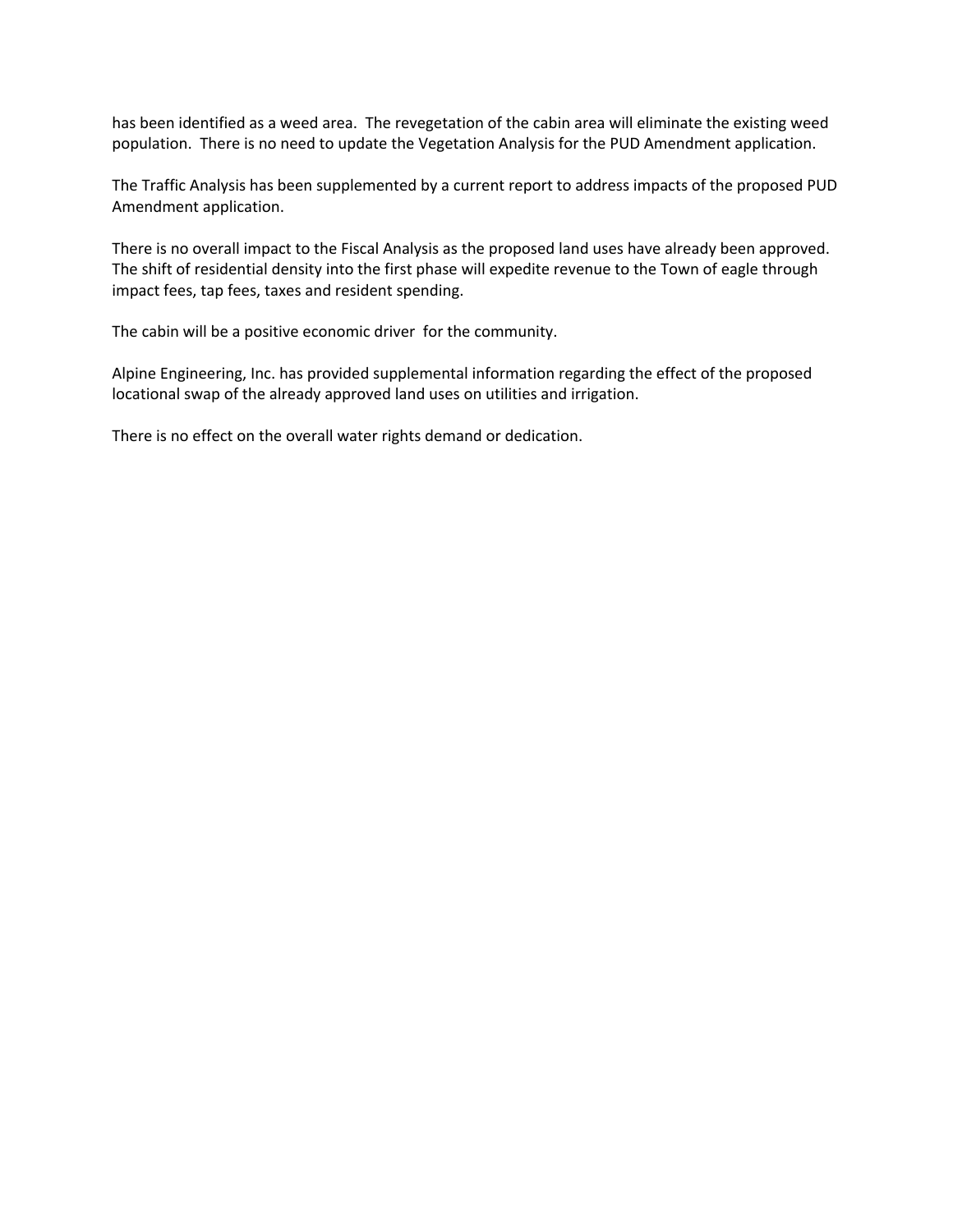

143 Union Boulevard, Suite 1000 Lakewood, CO 80228 **T** 303.831.4700 • **F** 303.831.0290 www.mottmac.com/americas

# **FINAL TECHNICAL MEMORANDUM**

**TO:** Bryon McGinnis & Deron Dircksen – Town of Eagle, Colorado **FROM:** Robert Anderson & Nathan MacArthur – Mott MacDonald **DATE:** March 8<sup>th</sup>, 2019 **JOB NO.:** 398349 **SUBJECT:** Haymeadow Phase I Hydraulics Evaluation – Revision

### **I. PURPOSE**

Mott MacDonald has completed a revised evaluation of the hydraulic conditions of the proposed Phase I Haymeadow development. The Phase I demands remained the same but the 12-inch main loop was edited to reflect the revised condition. The conclusions detailed in this technical memorandum are unchanged from the original evaluation. Fire flows are reviewed along with an analysis of peak hour demand hydraulics to ensure adequate service pressures for the proposed housing units in the proximity of the Town Zone.

The current water model includes the Upper Basin Water Treatment Plant (UBWTP) with a capacity of 4.3 million gallons per day (mgd) and the development frame work of Eby Creek, the Terraces, Upper Kaibab, the existing commercial area along Interstate 70, the Bluffs, Downtown Eagle, the existing residences along Brush Creek Road and the currently developed portion of the Fairgrounds Pavilion, Eagle Landing, Eagle Ranch, Brush Creek Meadows and Adams Rib-Frost Creek. We have also included Red Mountain Ranch (Phases 1 & 2) and Hockett Gulch (Phase 1, 2 & 3), considering these as existing, although these developments have not yet been constructed.

# **II. BACKGROUND**

Haymeadow is a proposed multi-phased development in the southeast portion of Town. Phase I is located in the upper portion of the Town Zone pressure boundary and is proposed to include single family, duplex and multifamily units. Future phases will be constructed in a new local high zone and will include a mix of single family and multifamily units. Due to the proximity of the Town Zone pressure boundary, the developer plans to integrate the Phase I distribution system into the future high zone to strengthen the system.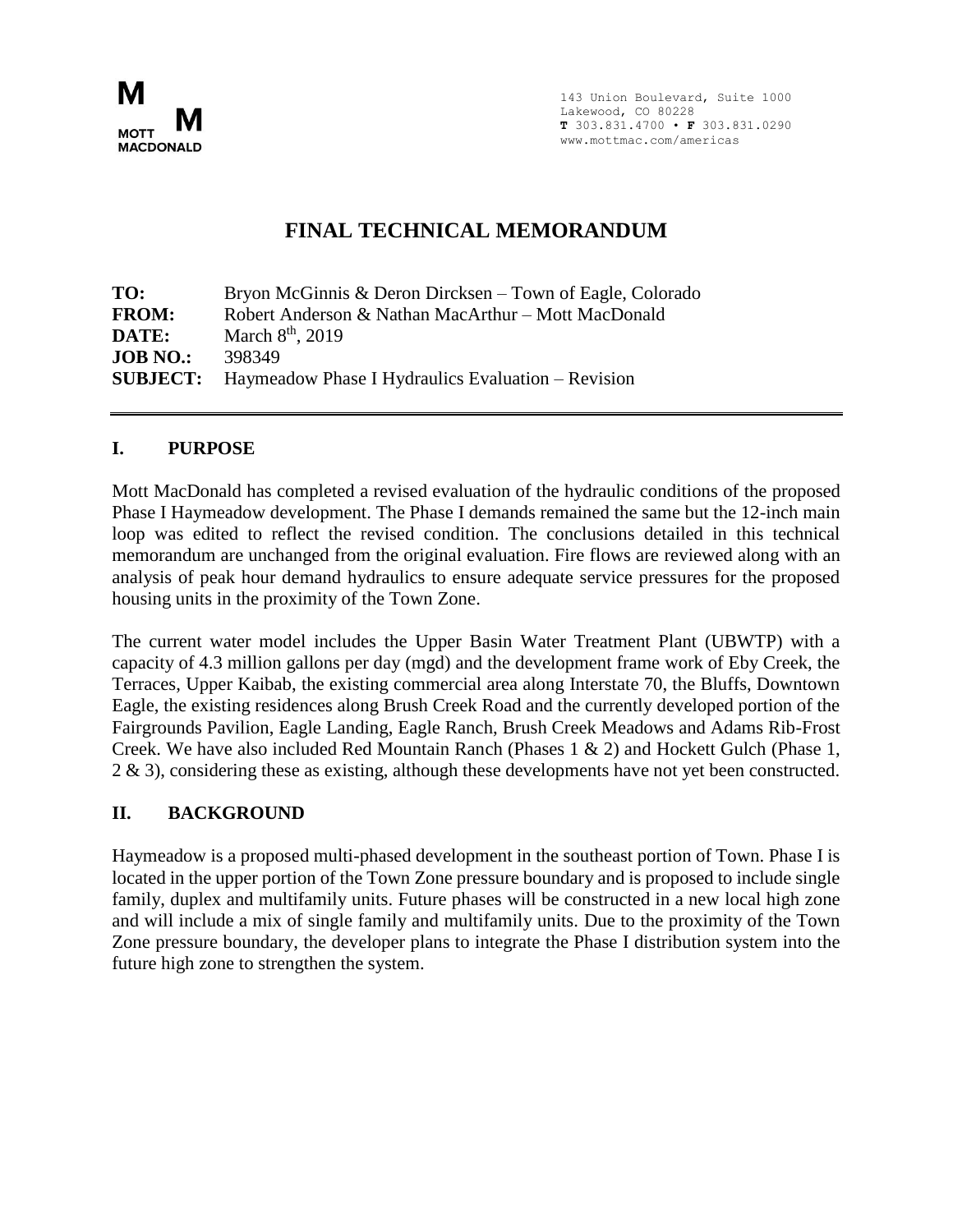

# **III. WATER SYSTEM**

# **Potable Water Demand**

We have assumed 1.0 SFE (Single Family Equivalent) per single family, duplex and multifamily units, and raw water irrigation is proposed for the development. Estimated water demands for Phase I are as follows:

Unit Demand – Single Family, Duplex & Multifamily Units =  $300 \text{ gal/day}/\text{SFE}$ Single Family Units  $= 8$ Duplex Units  $= 20$ Multifamily Units =  $80 \times 1.0 = 80$  SFE Maximum Day Demand  $= ((20+8) + 80)$  x  $(300) = 32,400$  gal/day  $= 32,400 \text{ gal/day x}$  (1 day/24hr) x (1hr/60 min) = 22.5 gpm Peak hour = Max Day x  $2 = 45$  gpm (Peaking Factor of 2)

The demands for the development were allocated to model nodes adjacent to the proposed unit locations.

#### **Connection to Current System**

The Phase I development is planned to be located within the upper portion of the Town Pressure Zone (Town Zone). It is proposed that the development will be connected to the existing main in Brush Creek Road using a 12-inch line extension. This extension is shown to feed a proposed 8 inch looped water system in the development. Additionally, the 12-inch line at the northwest end of Snowy Peak Drive (Tract R-2), connects to the 12-inch at the Eagle Ice Rink and Rec Center.

#### **Distribution System**

The normal design criteria used to evaluate the water distribution system is to maintain a minimum pressure of 60 psi throughout the distribution system during peak hour demand and a minimum pressure of 20 psi during maximum day plus fire flow demand. However, due to the proximity of the Town Zone pressure boundary, a 50-psi mainline pressure is being considered based on the service requirements defined below.

The developer is planning to integrate the Phase I system into a future local high zone increasing the distribution pressures. Because of this, the current system must be master planned for this future change with the provision of pressure reducing valves PRVs. PRVs will be required for downloading to the Town Zone and at individual services to control system pressures.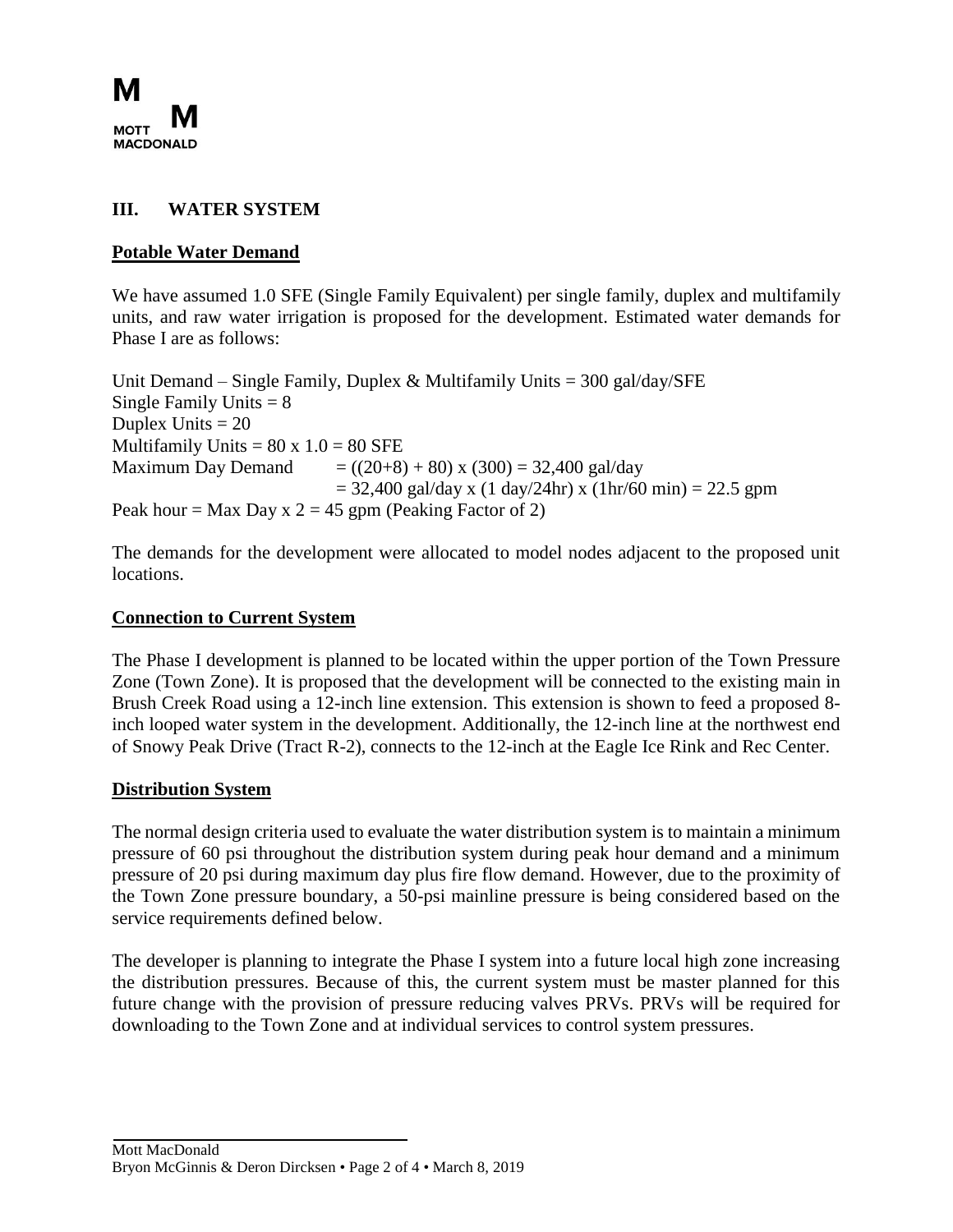

# **IV. HYDRAULIC MODEL ANALYSIS AND RESULTS**

# **Peak Hour Analysis**

During the peak hour modeling scenario, the main line pressure throughout the development ranges from 48 to 60 psi. The developer plans to have two story buildings for the single family, duplex and multifamily units and the Town has requested a minimum system pressure of 30 psi at the  $2<sup>nd</sup>$  story. Based on an initial evaluation, the 30 psi  $2<sup>nd</sup>$  story service pressure can be attained for single family and duplex units if the service line size is a minimum 1-inch and backflow prevention devices are not included (normal practice for single family units – except for irrigation). Depending on the proposed piping arrangements for the multifamily and again assuming no backflow prevention for the potable service, the  $2<sup>nd</sup>$  story 30 psi minimum may also be attainable for the multifamily units. The developer will be required to design the multifamily service piping to minimize losses and ensure a minimum 30 psi  $2<sup>nd</sup>$  story plumbing fixture pressure.

# **Maximum Day Plus Fire Flow Analysis**

Assuming fire suppression systems at the multifamily units, a single-family/duplex unit, Type V-B construction, fire flow of 2,500 gpm was modeled. A steady-state fire flow analysis was run at the proposed hydrant locations within the development during maximum day demand. The model showed that the combined hydrants can provide the required fire flow with a residual pressure of 20 psi and pipe velocities at less than 10 feet per second (fps) if the distribution line is sized at 12 inches. The planned 8-inch development mains shall be upsized to 12-inches as shown in the latest development water plans.

# **Available Storage**

Three (3) volumes are considered for evaluating storage; operational (typically 30% of maximum day demand), fire flow and emergency (typically 50% of maximum day demand). It is assumed that emergency storage can be down loaded from the upper zones of the Town and is therefore not included in the storage calculation. A commercial fire flow within the Town Zone of 3,000 gpm at 3 hrs is assumed. The Town Zone maximum day demand is estimated at 2.70 mgd, including Red Mountain Ranch, Hockett Gulch, Eagle Landing and Haymeadow. The estimated required water storage in the Town Zone is depicted in Table 2.